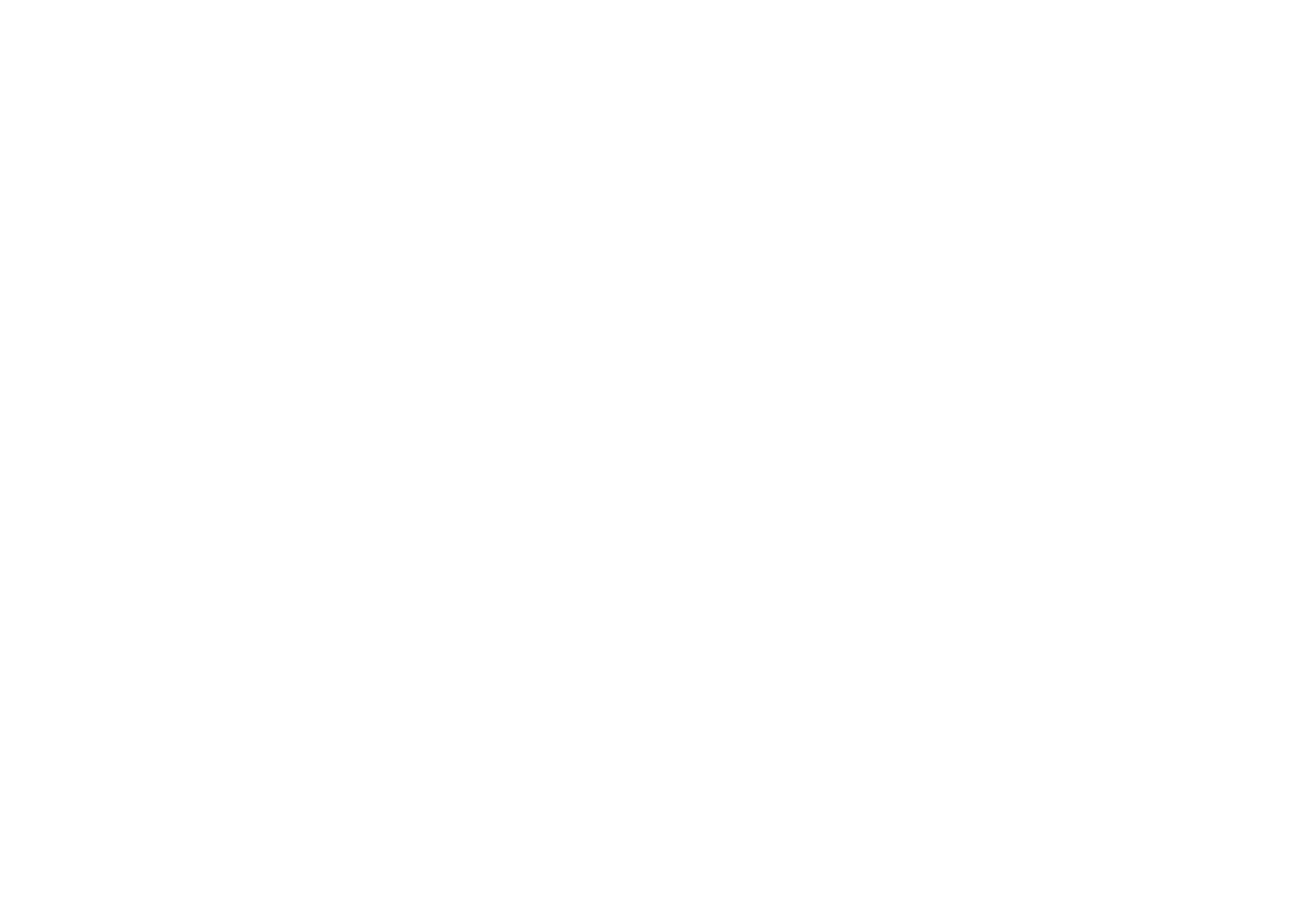# **Table 14.1 2008 - 2004Bed Utilization 2004 - 2008**

<span id="page-2-0"></span>

| <b>Description</b>      | 2008  | 2007  | 2006  | 2005  | 2004  |
|-------------------------|-------|-------|-------|-------|-------|
| Total admissions        | 4,813 | 3,483 | 2,878 | 2,500 | 2,087 |
| Total discharges        | 4,813 | 3,483 | 2,878 | 2,500 | 2,087 |
| Number of beds          | 26    | 18    | 18    | 14    | 15    |
| Bed days available      | 9,516 | 6,570 | 6,570 | 5,110 | 5,490 |
| Patient days-overnight  | 3,043 | 2,499 | 1,907 | 574   | 444   |
| Patients days < 1 day   | 1,770 | 984   | 971   | 1,926 | 1,643 |
| Total patients days     | 4,813 | 3,483 | 2,878 | 2,500 | 2,087 |
| Bed occupancy rate      | 50.6  | 53.0  | 43.8  | 48.9  | 38.0  |
| Turnover rate           | 185.1 | 193.5 | 159.9 | 178.6 | 139.1 |
| Turnover interval       | 1.0   | 0.9   | 1.3   | 1.0   | 1.6   |
| Average daily admission | 13.2  | 9.5   | 7.9   | 6.8   | 5.7   |
| Average daily discharge | 13.2  | 9.5   | 7.9   | 6.8   | 5.7   |
| Average length of stay  | 1.0   | 1.0   | 1.0   | 1.0   | 1.0   |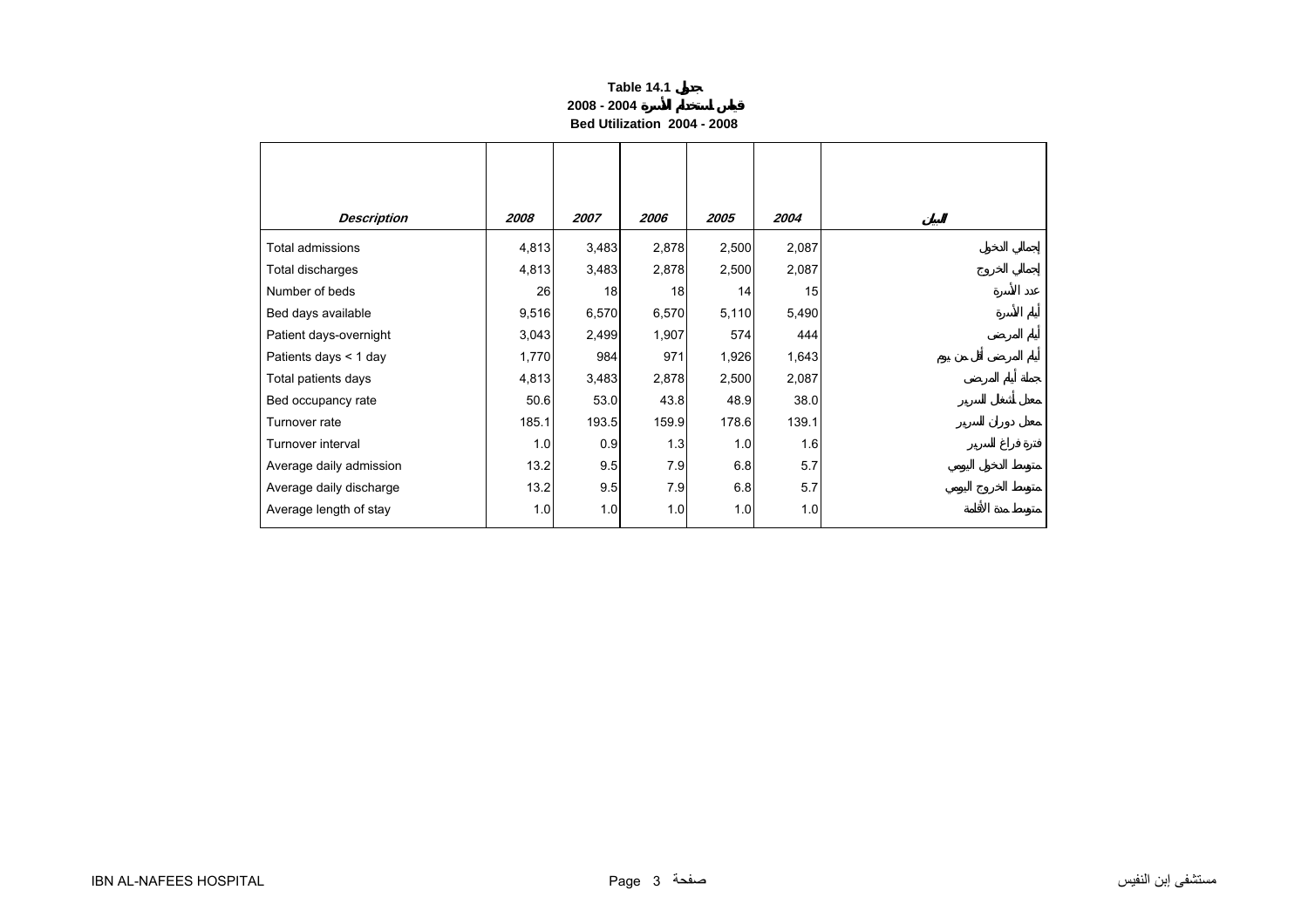**2008**

**Out-Patient Visits by Department, Nationality and Sex 2008** 

<span id="page-3-0"></span>

|                                   | <b>Total</b> |        |           | Non-Bahraini |        |                | <b>Bahraini</b> |        |             |  |
|-----------------------------------|--------------|--------|-----------|--------------|--------|----------------|-----------------|--------|-------------|--|
|                                   |              |        |           |              |        |                |                 |        |             |  |
| <b>Department</b>                 | Total        | Female | Male      | Total        | Female | Male           | Total           | Female | <b>Male</b> |  |
| <b>Hospital Clinics</b>           |              |        |           |              |        |                |                 |        |             |  |
| <b>General Practice</b>           | 16,768       | 9,110  | 7,658     | 3,692        | 2,041  | 1,651          | 13,076          | 7,069  | 6,007       |  |
| Obstetrics & Gynecology           | 9,865        | 9,865  | <b>NA</b> | 2,732        | 2,732  | <b>NA</b>      | 7,133           | 7,133  | <b>NA</b>   |  |
| Paediatrics                       | 1,494        | 753    | 741       | 565          | 285    | 280            | 929             | 468    | 461         |  |
| Surgical                          | 1,926        | 856    | 1,070     | 504          | 229    | 275            | 1,422           | 627    | 795         |  |
| <b>Psychological Services</b>     | 877          | 422    | 455       | 437          | 207    | 230            | 440             | 215    | 225         |  |
| Dermatology                       | 4,004        | 2,782  | 1,222     | 984          | 655    | 329            | 3,020           | 2,127  | 893         |  |
| Urology                           | 2,203        | 484    | 1,719     | 712          | 184    | 528            | 1,491           | 300    | 1,191       |  |
| Ear, Nose & Throat                | 2,671        | 1,311  | 1,360     | 753          | 350    | 403            | 1,918           | 961    | 957         |  |
| Cardiology                        | 2,353        | 997    | 1,356     | 542          | 201    | 341            | 1,811           | 796    | 1,015       |  |
| Neurosurgery Clinic               | 111          | 56     | 55        | 43           | 25     | 18             | 68              | 31     | 37          |  |
| Physical Medicine (Physiotherapy) | 5,086        | 2,181  | 2,905     | 2,191        | 959    | 1,232          | 2,895           | 1,222  | 1,673       |  |
| Sub-Total                         | 47,358       | 28,817 | 18,541    | 13,155       | 7,868  | 5,287          | 34,203          | 20,949 | 13,254      |  |
| Other Clinics *                   |              |        |           |              |        |                |                 |        |             |  |
| Dental                            | 2,605        | 1,496  | 1,109     | 699          | 382    | 317            | 1,906           | 1,114  | 792         |  |
| Ear, Nose & Throat                | 2,486        | 1,025  | 1,461     | 177          | 94     | 83             | 2,309           | 931    | 1,378       |  |
| Ophthalmology                     | 14,443       | 7,249  | 7,194     | 3,763        | 1,663  | 2,100          | 10,680          | 5,586  | 5,094       |  |
| Orthopedics                       | 7,722        | 4,030  | 3,692     | 1,512        | 698    | 814            | 6,210           | 3,332  | 2,878       |  |
| Paediatrics                       | 6,496        | 2,956  | 3,540     | 885          | 351    | 534            | 5,611           | 2,605  | 3,006       |  |
| Surgical                          | 1,622        | 745    | 877       | 152          | 87     | 65             | 1,470           | 658    | 812         |  |
| Urology                           | 4,766        | 1,158  | 3,608     | 898          | 164    | 734            | 3,868           | 994    | 2,874       |  |
| Neurology                         | 1,715        | 924    | 791       | 251          | 125    | 126            | 1,464           | 799    | 665         |  |
| Gastro & Nephrology               | 2,890        | 1,476  | 1,414     | 252          | 116    | 136            | 2,638           | 1,360  | 1,278       |  |
| Plastic / Cosmetic Surgery        | 861          | 650    | 211       | 167          | 122    | 45             | 694             | 528    | 166         |  |
| Cardiology                        | 1,575        | 826    | 749       | 196          | 71     | 125            | 1,379           | 755    | 624         |  |
| Invitro Fertilization (I.V.F.)    | 2,483        | 2,456  | 27        | 1,094        | 1,081  | 13             | 1,389           | 1,375  | 14          |  |
| Chest                             | 4,599        | 2,591  | 2,008     | 649          | 344    | 305            | 3,950           | 2,247  | 1,703       |  |
| Fertility                         | 1,232        | 1,207  | 25        | 106          | 104    | $\overline{2}$ | 1,126           | 1,103  | 23          |  |
| Acupuncture                       | 2,880        | 2,300  | 580       | 720          | 576    | 144            | 2,160           | 1,620  | 540         |  |
| Endocrinology                     | 6,364        | 4,678  | 1,686     | 651          | 390    | 261            | 5,713           | 4,288  | 1,425       |  |
| Psychiatric                       | 1,297        | 558    | 739       | 178          | 90     | 88             | 1,119           | 468    | 651         |  |
| General Surgery and Procto        | 377          | 111    | 266       | 32           | 8      | 24             | 345             | 103    | 242         |  |
| Colon                             | 2,438        | 987    | 1,451     | 236          | 89     | 147            | 2,202           | 898    | 1,304       |  |
| <b>Sub Total</b>                  | 68,851       | 37,423 | 31,428    | 12,618       | 6,555  | 6,063          | 56,233          | 30,764 | 25,469      |  |
| <b>Grand Total</b>                | 116,209      | 66,240 | 49,969    | 25,773       | 14,423 | 11,350         | 90,436          | 51,713 | 38,723      |  |

*\* Other Clinics: these clinics are operating under the hospital administration and their service details are included in private clinics.* . : *\**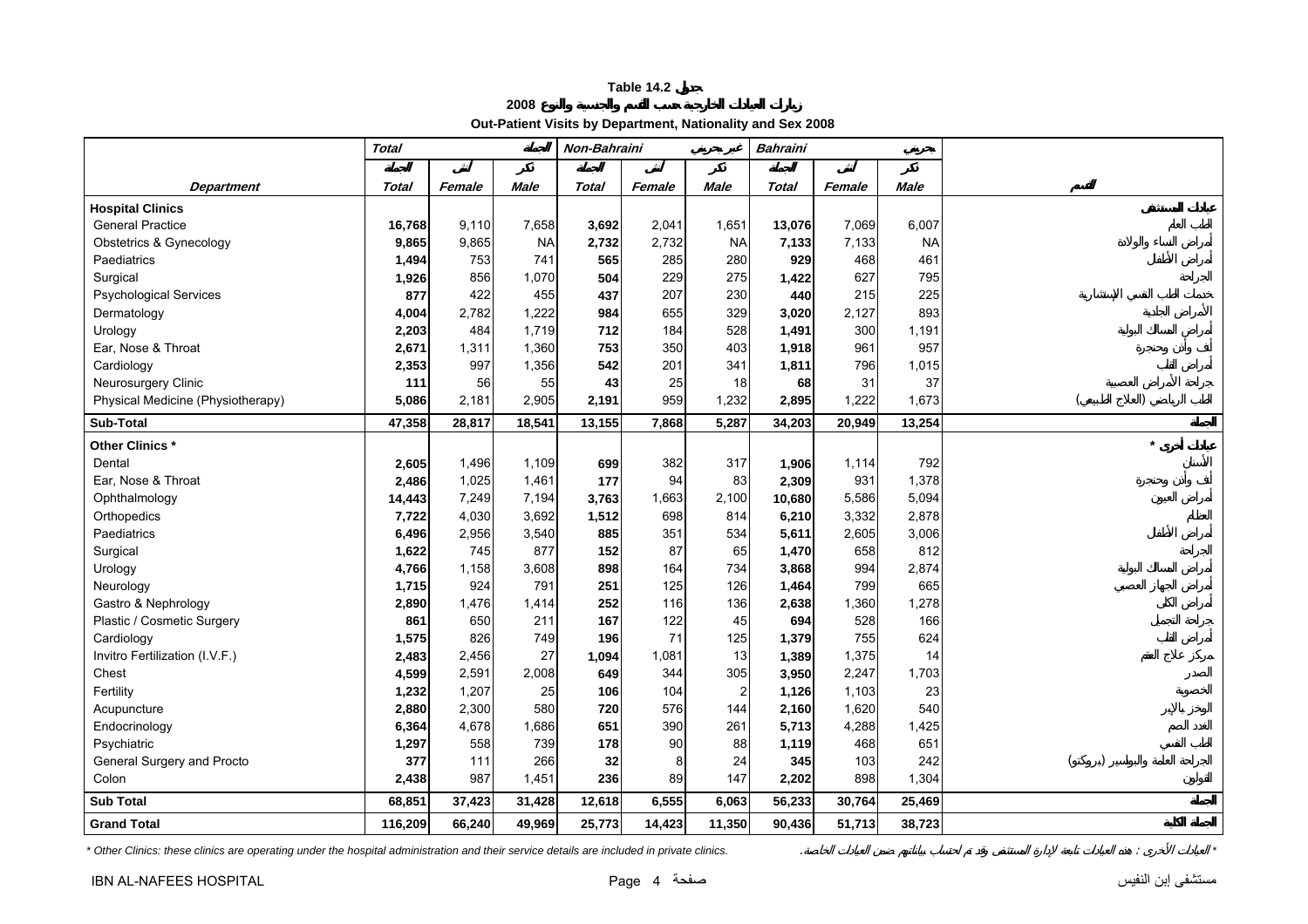**2008**

# **Medical and Allied Health Manpower by Category, Nationality and Sex 2008**

<span id="page-4-0"></span>

|                                                         | <b>Total</b>    |                 |                 |                 | <b>Bahraini</b><br>Non-Bahraini |      |       |        |      |  |
|---------------------------------------------------------|-----------------|-----------------|-----------------|-----------------|---------------------------------|------|-------|--------|------|--|
|                                                         |                 |                 |                 |                 |                                 |      |       |        |      |  |
| Category                                                | Total           | Female          | <b>Male</b>     | <b>Total</b>    | Female                          | Male | Total | Female | Male |  |
| Physicians                                              | 20              | 10              | 10 <sup>1</sup> | 19              | 10 <sup>1</sup>                 |      |       |        |      |  |
| Nurses*                                                 | 43              | 42              |                 | 40              | 40                              |      |       |        |      |  |
| <b>Practical Nurses</b>                                 | 10 <sup>1</sup> | 10 <sub>l</sub> |                 | 10 <sub>1</sub> | 10 <sub>1</sub>                 |      |       |        |      |  |
| Laboratory Technologists & Technicians                  |                 | 6               | 3               |                 | 6                               |      |       |        |      |  |
| Radiographers & Technicians                             |                 |                 |                 |                 |                                 |      |       |        |      |  |
| Physiotherapists, Occupational Therapists & Technicians |                 |                 |                 |                 | $\sqrt{2}$                      |      |       |        |      |  |
| Electro Cardiogram technician                           |                 |                 |                 |                 |                                 |      |       |        |      |  |
| Psychiatric Techician                                   |                 |                 |                 |                 |                                 |      |       |        |      |  |

*\* Nurses excluding practical nurses and other grades below staff nurse .* . : *\**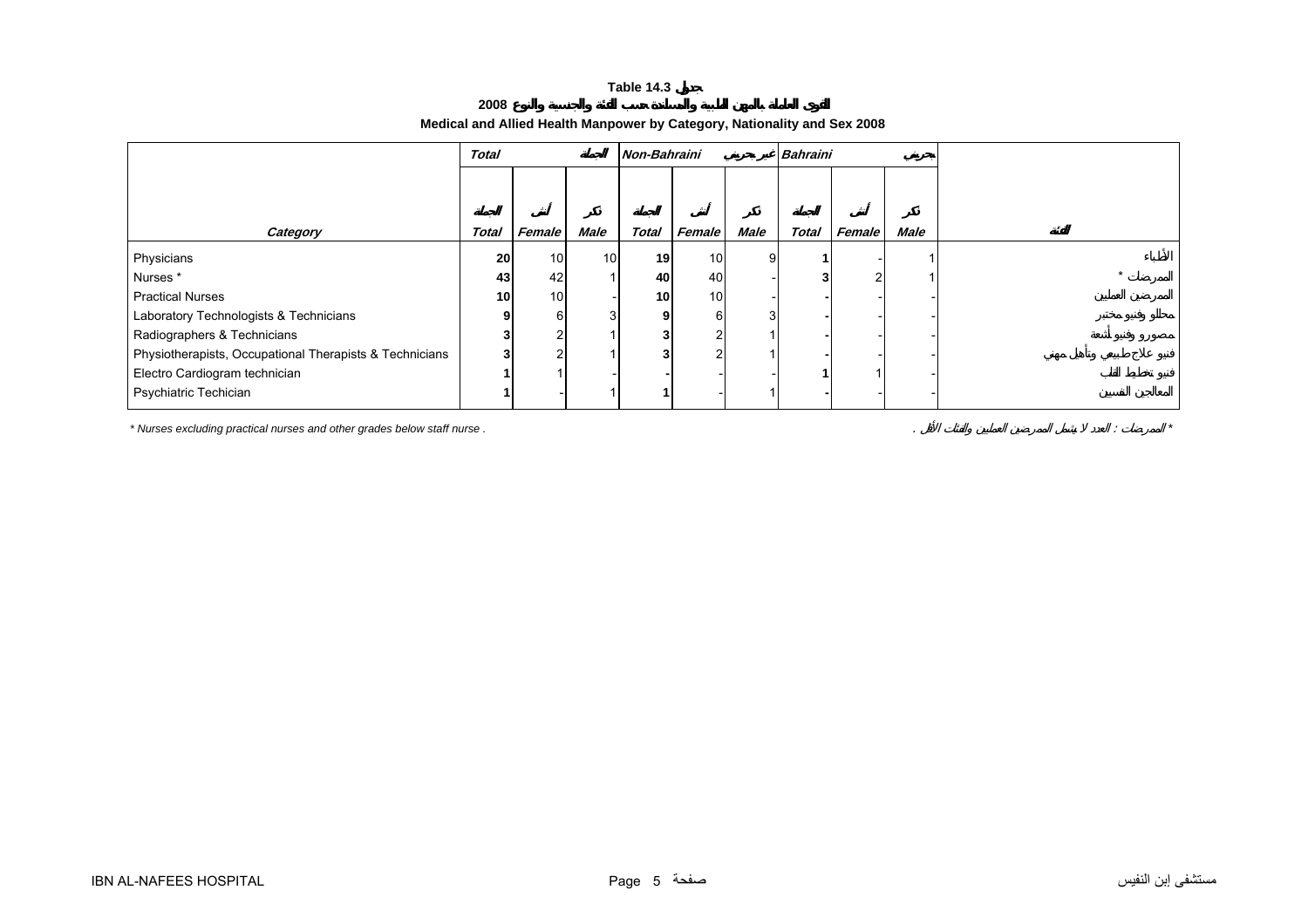**2008** 

**Births by Nationality and Type of Delivery 2008** 

<span id="page-5-0"></span>

|                           |               |               |                   | <b>Live Births</b>   |               |                      |                |   |
|---------------------------|---------------|---------------|-------------------|----------------------|---------------|----------------------|----------------|---|
| <b>Births</b>             |               |               |                   | Premature            |               | <b>Full Term</b>     |                |   |
|                           |               |               |                   |                      |               |                      |                |   |
| Nationality / type        | <b>Total</b>  | <b>Still</b>  | <b>Total Live</b> | <b>Congenital</b>    | <b>Normal</b> | <b>Congenital</b>    | <b>Normal</b>  | Ι |
| of delivery               | <b>Births</b> | <b>Births</b> | <b>Births</b>     | <b>Abnormalities</b> |               | <b>Abnormalities</b> |                |   |
| <b>Bahraini</b>           |               |               |                   |                      |               |                      |                |   |
| Normal Delivery           |               |               |                   |                      |               |                      |                |   |
| Vertex                    | 77            |               | 77                |                      |               |                      | 77             |   |
| <b>Breech</b>             |               |               |                   |                      |               |                      |                |   |
|                           |               |               |                   |                      |               |                      |                |   |
| <b>Assisted Delivery</b>  |               |               |                   |                      |               |                      |                |   |
| Vacuum                    | 7             |               | 7                 |                      |               |                      | $\overline{7}$ |   |
| Forceps                   |               |               |                   |                      |               |                      |                |   |
| Caesarian section         | 67            |               | 67                |                      |               |                      | 67             |   |
| <b>Total Bahraini</b>     | 151           |               | 151               |                      |               |                      | 151            |   |
|                           |               |               |                   |                      |               |                      |                |   |
| Non-Bahraini              |               |               |                   |                      |               |                      |                |   |
| Normal Delivery           |               |               |                   |                      |               |                      |                |   |
| Vertex                    | 15            |               | 15                |                      |               |                      | 15             |   |
| <b>Breech</b>             |               |               |                   |                      |               |                      |                |   |
|                           |               |               |                   |                      |               |                      |                |   |
| <b>Assisted Delivery</b>  |               |               |                   |                      |               |                      |                |   |
| Vacuum                    | 6             |               | 6                 |                      |               |                      | 6              |   |
| Forceps                   |               |               |                   |                      |               |                      |                |   |
| Caesarian section         | 30            |               | 30                |                      |               |                      | 30             |   |
| <b>Total Non-Bahraini</b> | 51            |               | 51                |                      |               |                      | 51             |   |
| <b>Grand Total</b>        | 202           |               | 202               |                      |               |                      | 202            |   |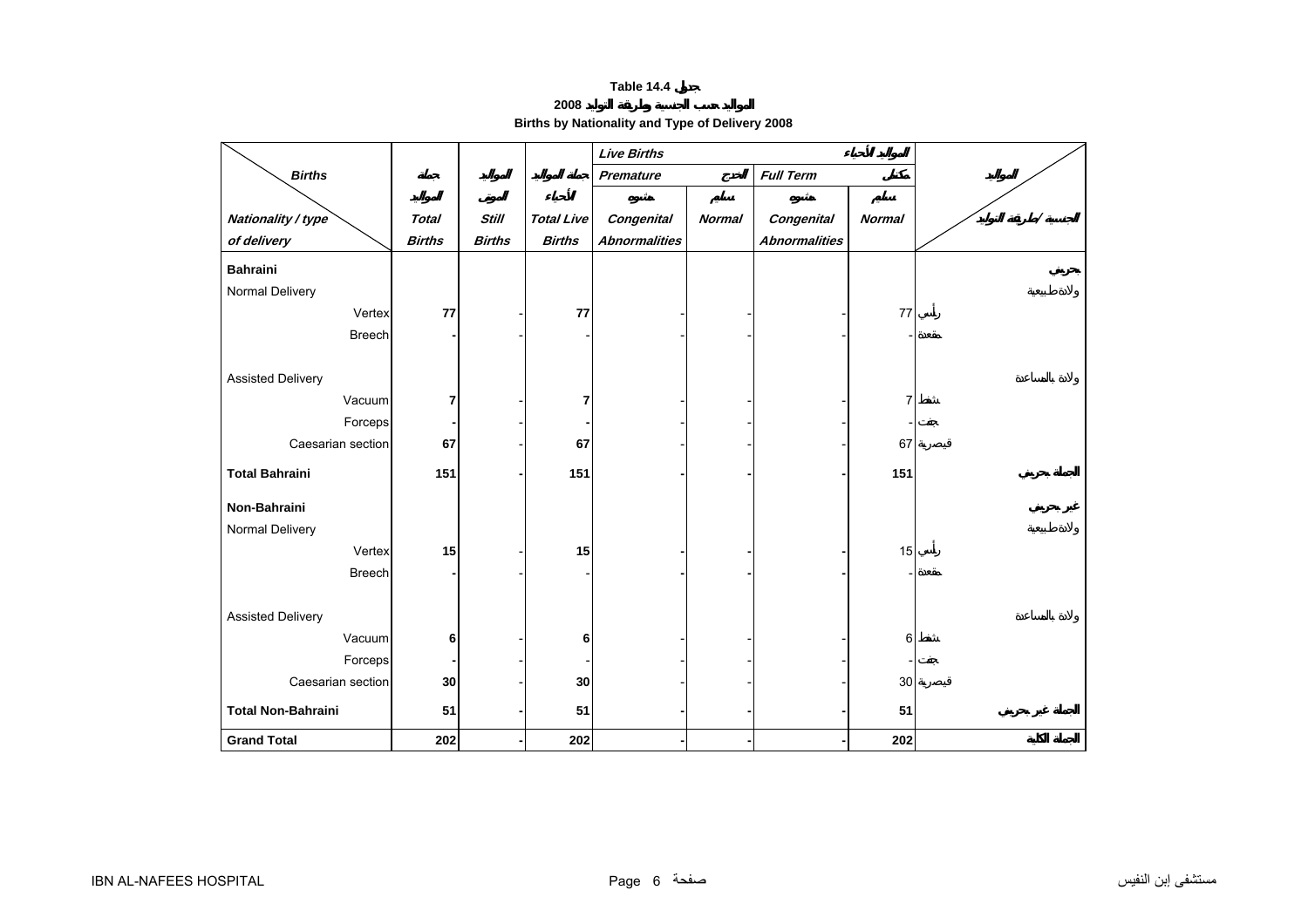# **2008**

# **Major and Minor Operations by Department 2008**

<span id="page-6-0"></span>

|                        | <b>Procedure Type</b> |              |       |  |
|------------------------|-----------------------|--------------|-------|--|
|                        |                       |              |       |  |
|                        |                       |              |       |  |
| <b>Department</b>      | <b>Total</b>          | <b>Minor</b> | Major |  |
| General Surgery        | 658                   | 456          | 202   |  |
| Orthopedics & Fracture | 514                   | 212          | 302   |  |
| Urology                | 653                   | 396          | 257   |  |
| <b>Plastic Surgery</b> | 170                   | 69           | 101   |  |
| Ear, Nose & Throat     | 487                   | 215          | 272   |  |
| Opthalmology           | 365                   | 65           | 300   |  |
| Gynecology             | 279                   | 74           | 205   |  |
| Obstetrics             | 130                   | 38           | 92    |  |
| Dental                 | 15                    | 15           |       |  |
| Endoscopies            | 610                   | 610          |       |  |
| <b>Total</b>           | 3,881                 | 2,150        | 1,731 |  |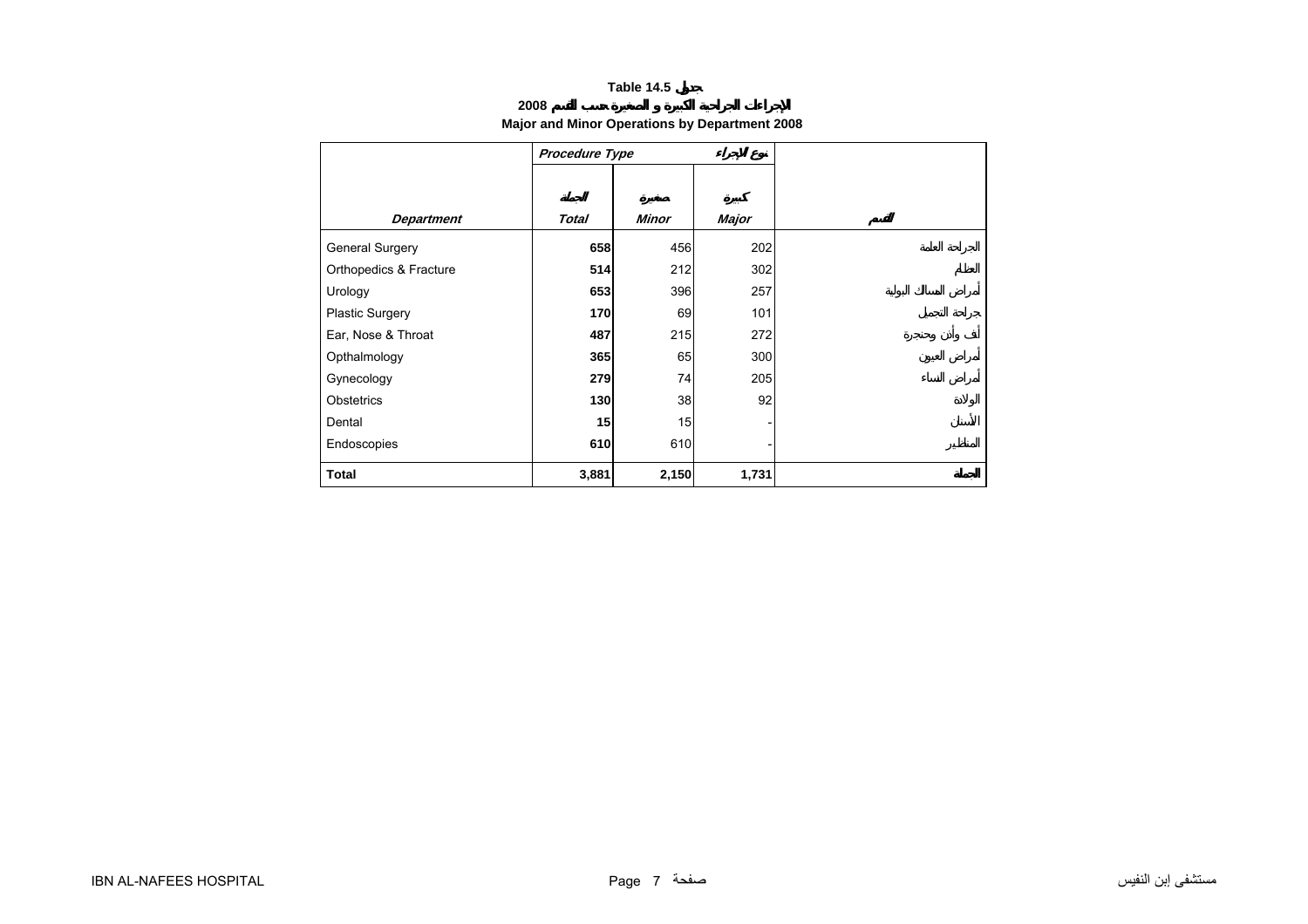**2008**

| Immunization by Type of Vaccine, Age Groups and Nationality 2008 |  |  |  |  |  |
|------------------------------------------------------------------|--|--|--|--|--|
|------------------------------------------------------------------|--|--|--|--|--|

<span id="page-7-0"></span>

|              | <b>Total</b>   |                   |                | $2 - 5$ years  |                   |              | $1 - 2$ years |                   |                | <b>Below 1 year</b> |                   |                                   |
|--------------|----------------|-------------------|----------------|----------------|-------------------|--------------|---------------|-------------------|----------------|---------------------|-------------------|-----------------------------------|
|              |                |                   |                |                |                   |              |               |                   |                |                     |                   |                                   |
|              |                |                   |                |                |                   |              |               |                   |                |                     |                   |                                   |
|              | Non-           |                   |                | Non-           |                   |              | Non-          |                   |                | Non-                |                   | Type of vaccine                   |
| <b>Total</b> |                | Bahraini Bahraini | <b>Total</b>   |                | Bahraini Bahraini | <b>Total</b> |               | Bahraini Bahraini | <b>Total</b>   |                     | Bahraini Bahraini |                                   |
|              |                |                   |                |                |                   |              |               |                   |                |                     |                   | 1()<br><b>Hepatitis B/DPT/HIB</b> |
|              |                |                   |                |                |                   |              |               |                   |                |                     |                   | ( )                               |
| 31           | $16\,$         | 15                |                |                |                   |              |               |                   | 31             | 16                  | 15                | Dose 1                            |
| 24           | 12             | 12                |                |                |                   |              |               |                   | 24             | 12                  | 12                | Dose 2                            |
| 18           | 5 <sup>1</sup> | 13                |                |                |                   |              |               |                   | 18             |                     | 13                | Dose 3                            |
| 16           | 9              | $\overline{7}$    |                |                |                   | 16           | 9             | 7                 |                |                     |                   | Booster 1 dose                    |
| 18           | 15             | 3 <sup>1</sup>    | 18             | 15             | 3                 |              |               |                   |                |                     |                   | Booster 2 dose                    |
|              |                |                   |                |                |                   |              |               |                   |                |                     |                   | <b>Poliomyelitis</b>              |
| 28           | 12             | 16                |                |                |                   |              |               |                   | 28             | 12                  | 16                | Dose 1                            |
| 26           | 12             | 14                |                |                |                   |              |               |                   | 26             | 12                  | 14                | Dose 2                            |
| 19           | $6 \,$         | 13                |                |                |                   |              |               |                   | 19             | 6                   | 13                | Dose 3                            |
| 12           | 8              | 4                 |                |                |                   | 12           | 8             | 4                 |                |                     |                   | Booster 1 dose                    |
| 12           | 9              | 3 <sup>1</sup>    | 12             | 9              | 3                 |              |               |                   |                |                     |                   | Booster 2 dose                    |
|              |                |                   |                |                |                   |              |               |                   |                |                     |                   |                                   |
|              |                |                   |                |                |                   |              |               |                   |                |                     |                   | Mumps, Measles, Rubella           |
| 26           | 17             | 9                 |                |                |                   | 26           | 17            | 9                 |                |                     |                   | Dose 1                            |
| 32           | 20             | 12                | $\overline{7}$ | 5 <sub>l</sub> | 2                 | 23           | 13            | 10                | $\overline{2}$ | 2                   |                   | Dose 2                            |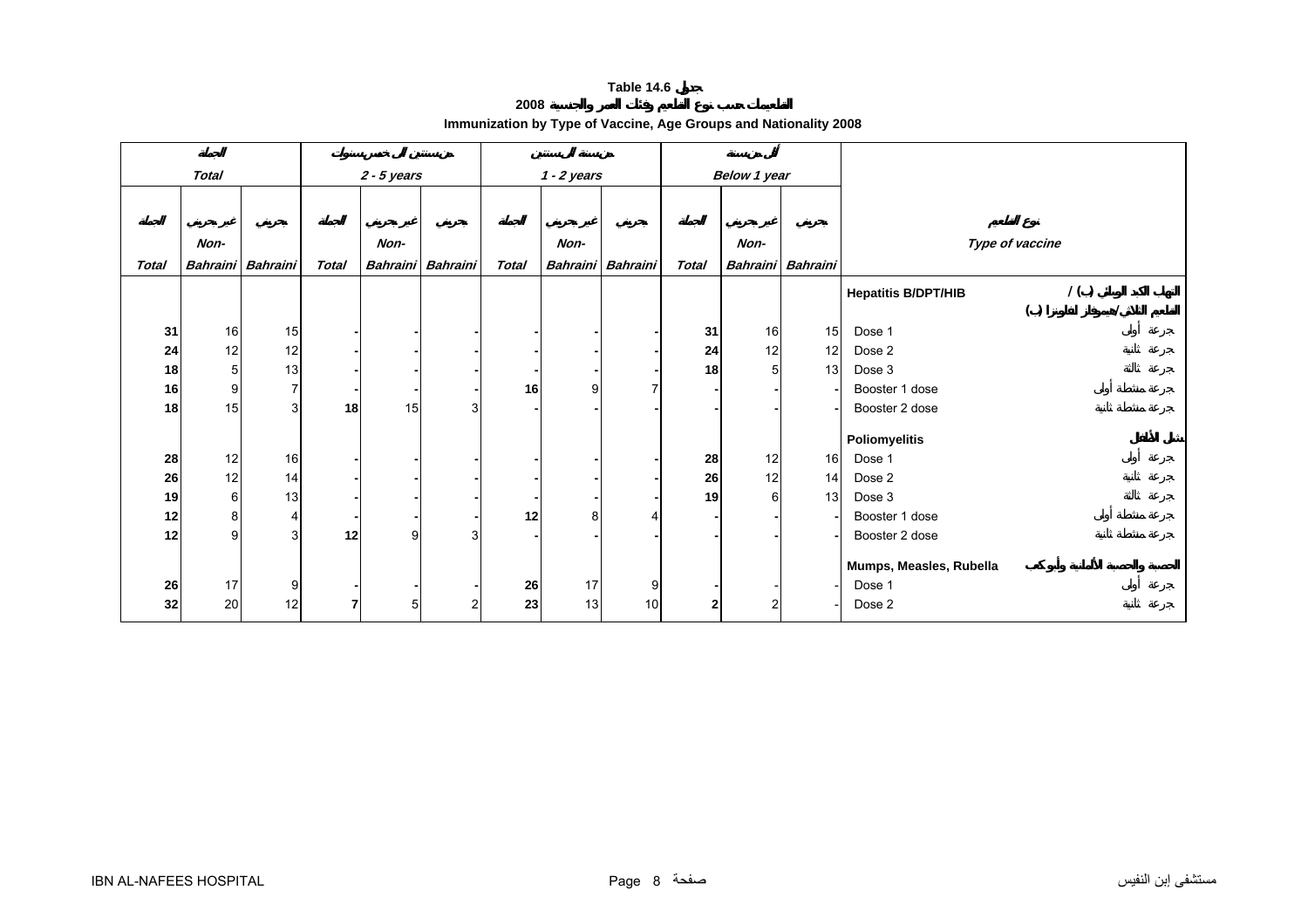**2008 - 2004**

# **Laboratory Tests by Type of Test 2004 - 2008**

<span id="page-8-0"></span>

| <b>Type of Test</b>                     | 2008   | 2007   | 2006      | 2005      | 2004      |
|-----------------------------------------|--------|--------|-----------|-----------|-----------|
| Clinical chemistry of blood             | 28,953 | 26,922 | 22,774    | 24,504    | 15,437    |
| Clinical chemistry of other body fluids | 549    | 375    | <b>NA</b> | <b>NA</b> | <b>NA</b> |
| Chemical function tests                 | 263    | 321    | <b>NA</b> | <b>NA</b> | <b>NA</b> |
| Endocrine function tests & enzymes      | 10,022 | 8,801  | <b>NA</b> | <b>NA</b> | <b>NA</b> |
| Microbiology                            | 9,500  | 7,232  | 6,834     | 7,040     | 5,704     |
| Serology & immunology                   | 8,169  | 6,700  | 4,691     | 12,695    | 7,207     |
| Mycology & parasitology                 | 631    | 682    | 1,311     | 601       | 662       |
| Haematology                             | 12,288 | 10,810 | 8,368     | 7,262     | 6,955     |
| General pathology                       | 833    | 512    | <b>NA</b> | <b>NA</b> | <b>NA</b> |
| Other laboratories tests                | 1,173  | 1,139  | 5,363     | 638       | 3         |
| <b>Total</b>                            | 72,381 | 63,494 | 49,341    | 52,740    | 35,968    |

# **Table 14.8**

**2008 - 2004**

**Radiology Procedures by Type of Procedure 2004 - 2008**

| <b>Type of Procedure</b>                                       | 2008         | 2007         | 2006         | 2005         | 2004         |
|----------------------------------------------------------------|--------------|--------------|--------------|--------------|--------------|
| Plain & general radiography<br>Radiography with contrast media | 8,744<br>466 | 7,563<br>347 | 5,692<br>290 | 6,410<br>257 | 5,375<br>220 |
| <b>Total</b>                                                   | 9,210        | 7,910        | 5,982        | 6,667        | 5,595        |